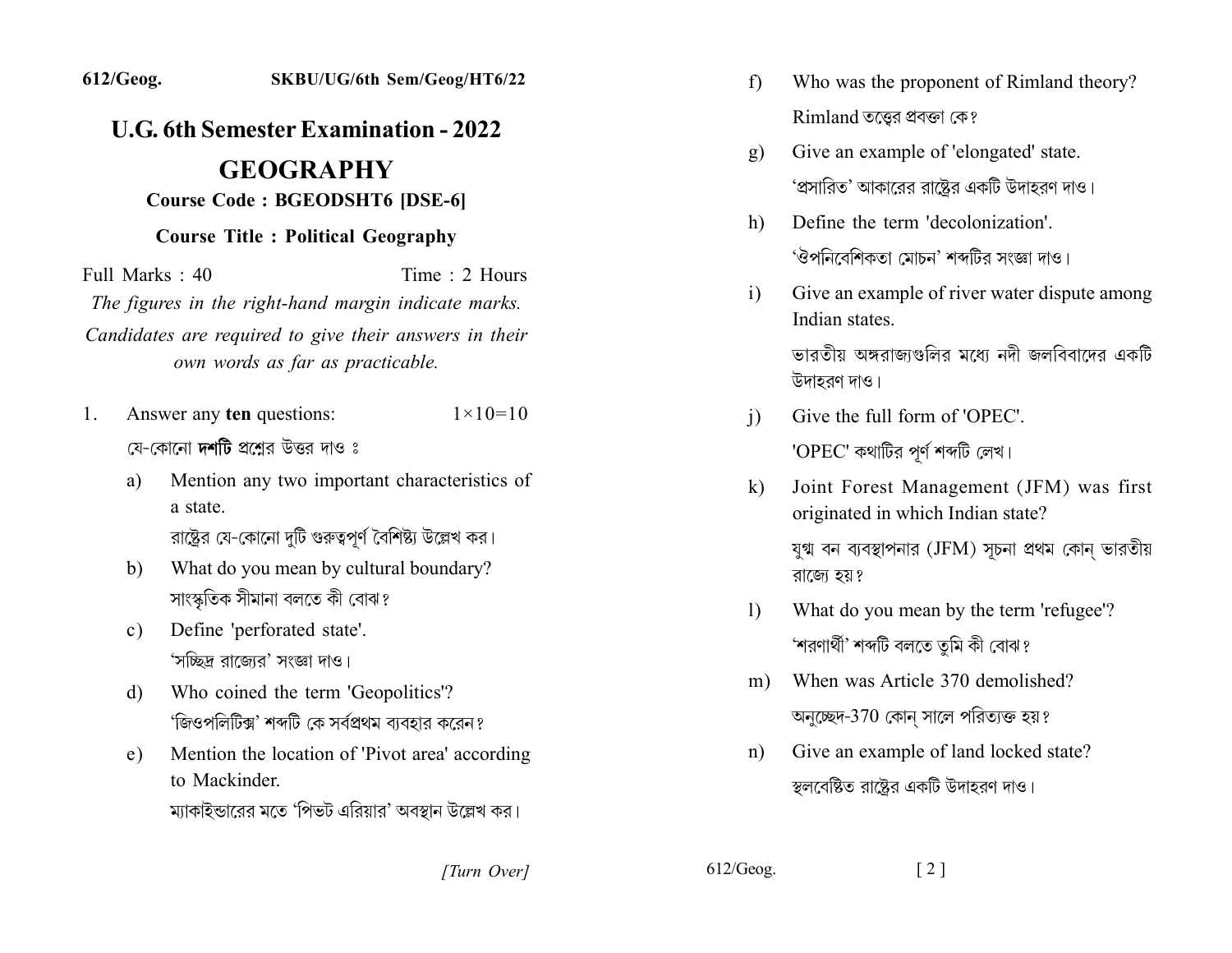- What is buffer zone?  $\Omega$ ) বাফার অঞ্চল কী?
- Answer any five questions: 2.  $2 \times 5 = 10$ য়ে-কোনো **পাঁচটি** প্রশ্নের উত্তর দাও ঃ
	- Explain the statement 'Who rules the World a) Island commands the world'

'যে পৃথিবীর দ্বীপের শাসক সেই বি**শ্ব** শাসক'-উদ্ধিতিটির ব্যাখ্যা দাও।

- Name the factors which determines the voting b) behaviour of people. সাধারণভাবে জনগণের ভোট প্রদানের ক্ষেত্রে আচরণগত নিয়ন্ত্রকগুলির নাম লেখ।
- What do you mean by 'unstable frontier zone'?  $c)$ Give an example.

'অস্তিতিশীল সীমান্ত অঞ্চল' বলতে কী বোঝ? একটি উদাহরণ দাও।

- Define the term 'rehabilitation'  $\mathcal{A}$ 'পনর্বাসন' শব্দটির সংজ্ঞা দাও।
- Write two limitations of the 'Rimland theory'.  $e)$ রিমল্যাণ্ড তত্ত্বের দুটি সীমাবদ্ধতার কথা লেখ।
- Give the full form of 'GTA' When it was  $f$ formed?

 $\lceil 3 \rceil$ 

'GTA' শব্দটির পূর্ণরূপ লেখ। এটি কখন গঠিত হয়েছিল?

- What were the goals of Paris Agreement on g) global climate change? বিশ্ব জলবায়ু পরিবর্তনের উপর সম্পাদিত 'প্যারিস চক্তির' লক্ষণ্ডলি কী ছিল?
- Describe the concept of 'organic state'. h) জৈবিক রাষ্ট্রের ধারণাটির বর্ণনা দাও।
- $\mathcal{E}$ Answer any two questions:  $5 \times 2 = 10$ যে-কোনো **দটি** প্রশ্নের উত্তর দাও ঃ
	- Differentiate between frontier and boundary. a) সীমান্ত ও সীমানার মধ্যে পার্থকা নিরূপণ কর।
	- Give a brief note on the scope of Political  $b)$ Geography. রাজনৈতিক ভূগোলের আলোচনার ক্ষেত্র সম্পর্কে সংক্ষেপে আলোচনা কর।
	- Briefly discuss about the 'impacts of partition'  $c)$ on the Indian subcontinent ভারতীয় উপমহাদেশের ক্ষেত্রে 'দেশ বিভাগের ফলাফল' গুলি সংক্ষেপে পর্যালোচনা কর।
- Answer any one question:  $10 \times 1 = 10$ 4.

যে-কোনো **একটি** প্রশ্নের উত্তর দাও ঃ

Discuss the Heartland theory in detail. Does it a) have any significance in present geopolitical situation?  $8 + 2$ হার্টল্যান্ড তত্তুটির ব্যাখ্যা দাও। বর্তমান ভূ-রাজনৈতিক পরিস্থিতিতে এই তত্তের কী কোনো তাৎপর্য রয়েছে?

 $612/Geog.$